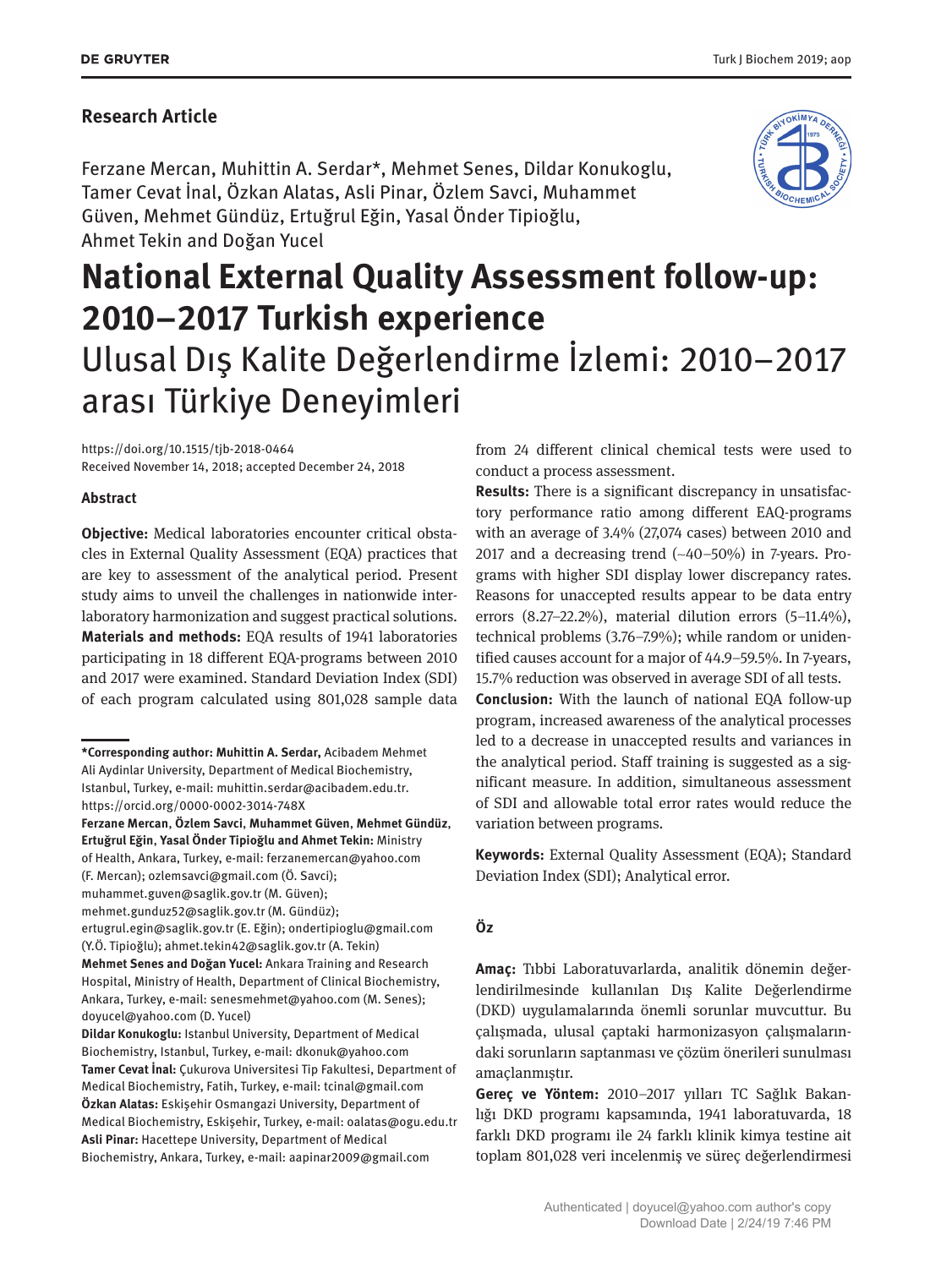yapılmıştır. Değerlendirme her programın Standart Deviasyon Indeksine (SDI) göre yapılmıştır.

**Sonuçlar:** 2010–2017 yılları arasında toplam 27,074 (%3,4) yetersiz performans saptanmıştır. Yetersiz sonuç oranlarında yaklaşık %40–50 oranında azalmıştır. DKD programları arasında uygunsuzluk oranlarında farklılıklar saptanmıştır. Özellikle dağılımı geniş olan programlarda uygunsuzluk oranı daha düşüktür. Uygunsuzluk nedenleri incelendiğinde özellikle veri giriş hataları (%8,27–22,2), materyal sulandırma hataları (%5–11,4), teknik problemler (%3,76–7,9), nedenin saptanmadığı ve random olarak değerlendirilen hatalar ise (%44,9–59,5) olarak gözlenmektedir. Yıllara bağlı olarak testlerin SDI dağılımlarında ortalama (%15,7) azalma tespit edilmiştir.

**Sonuç:** DKD programı laboratuvarlarda analitik döneme ait bilincin artışına katkı sağlamıştır. Analitik döneme ait uygunsuzluklarda ve varyasyonlarda azalma tespit edilmiştir. DKD uygunsuzluklarının çözümü konusunda kullanıcıların eğitim eksiklikleri tespit edilmiştir. Bununla ilgili eğitim aktiviteleri gerekliliği farkedilmiştir. Değerlendirmelerin SDI yanı sıra total hata değerleri ile de yapılmasının programlar arasındaki farklılığı azaltacağı tespit edilmiştir.

**Anahtar kelimeler:** Dış Kalite Değerlendirme (DKD) Standart Deviasyon İndeksi (SDI); Analitik Hata.

## **Introduction**

Medical laboratories play a central role in the improvement of the healthcare system with regard to patient safety and a healthy society. They influence approximately 70% of the healthcare system both in risk analysis and in the diagnosis, treatment and follow-up process [1–3].

Important decisions have been made in recent years regarding international healthcare practices. The United Nations has determined it suitable for changes to be made that actively address healthcare needs of nations (http://www.who.int/mdg/publications/mdg\_ report/en/, http://www.who.int/mdg/publications/ MDG\_Report\_08\_2005.pdf). It is important in all of these objectives to ensure the active role of laboratories in this system. Non-profit organizations, such as International Federation of Clinical Chemistry and Laboratory Medicine (IFCC), International Society of Haematology (ISH), European Federation of Clinical Chemistry and Laboratory Medicine (EFLM), Clinical and Laboratory Standards Institute (CLSI), International Laboratory Accreditation Cooperation (ILAC) or national bodies; College of American Pathologists (CAP), German Federal

Medical Council, set effective performance characteristics for diagnostic tests to ensure reliable, traceable and comparable laboratory test results. An improvement in the quality of laboratory procedures is essential for the improvement of the quality of the healthcare system. Modern laboratory quality management is a process [4, 5]. Among the prominent analytical tools of this process are quality control practices.

Briefly, quality control (QC) applications are error detection procedures that assess precision and accuracy studies of the analytical period, as well as systemic problems, environmental conditions, and personnel performance. They are the methods used to monitor and determine whether the service carries predefined features and how reliable it is.

QC applications made during the analytical period are an important and indispensable part of the control processes in Total Quality Management. Nevertheless, it should be taken into account that, this data alone will not be a sufficient indicator in the evaluation of quality.

Although there are different methods of implementation in recent years, there are basically two types of quality control applications. These are;

- a) Internal Quality Control (IQC): Essentially precision work done within the laboratory with samples of known or unknown values.
- b) External Quality Assessment (EQA): Work done externally to the laboratory by a competent independent organization with more focus on accuracy and educational aspects. When the EQA is administered by governments, it is also referred to as the "Proficiency Testing".

IQC and EQA are regarded as one of the indicators of the laboratory operation procedure in the analytical period, interlocked with the other factors. Significant studies have been conducted and published, especially IFCC, on the quality indicators belonging to the analytical period. In addition to that, IFCC strongly recommends the use of EQA practices [6].

It is aimed to compare the analytical performances of medical laboratories with the performances of other medical laboratories at national and international scale within the scope of EQA program. EQA is often confused with qualification tests.

EQA provides important contributions to medical laboratories [7–21].

- c) EQA can evaluate traceability to reference systems and harmonization between test procedures,
- d) Bias is one of the most appropriate approaches to systematic error assessment,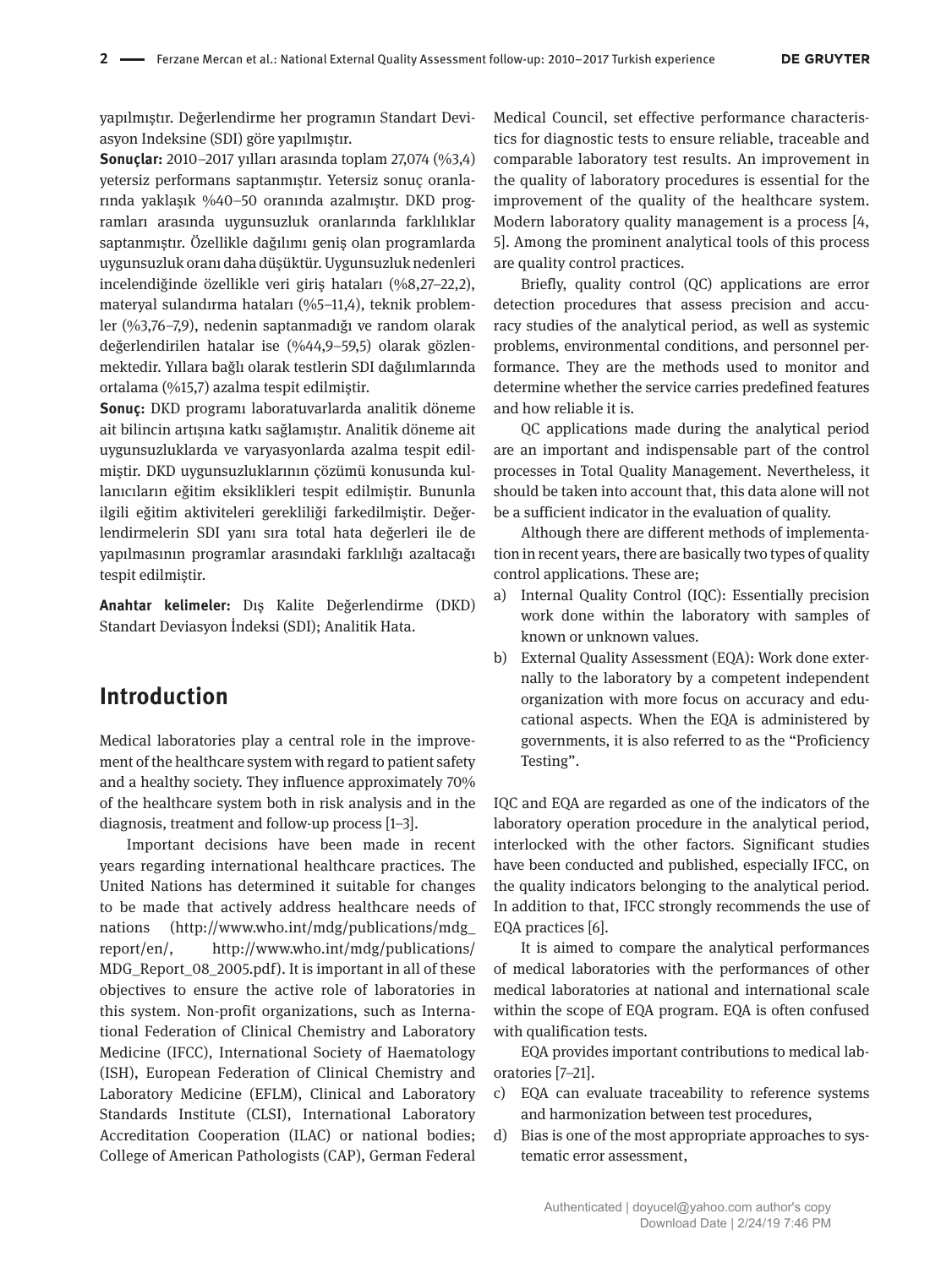- e) Provides information on reagent, calibrator, method, device and personnel and helps to identify and evaluate errors,
- f) Provides important information on method and device differences and evaluations,
- g) It is an important laboratory training tool,
- h) It is necessary in cases where accreditation and national requirements exist.

However, there are some limitations to it;

- i) EQA results alone don't show the quality of laboratory.
- j) It doesn't provide information about the quality of the pre- and post-analysis period. There are also limitations for the analytical period (e.g. not including sample preparation section).
- k) It is difficult to apply corrective action to the past if a problem is identified.
- l) In very few EQA programs, the target value for a limited number of analytes is determined by the "Reference Method". Assessment by peer group outcome may lead to limitations in standardization studies (especially for analytes that are traceable, reference method and material).
- m) Random errors are also important in EQA programs. Some control programs use between 2 and 5 different level control materials during the same period. In this case, systematic or random errors are partially understood. In this case, however, the control intervals are extended or the cost may increase.

Medical laboratories in Turkey provide their services in the scope of Law No. 992 and Implementation Regulation which entered into force in 1927 (Seriri Taharriyat Ve Tahlilat Yapılan Ve Masli Teamüller Aranılan Umuma Mahsus Bakteriyoloji ve Kimya Laboratuvarları Kanunu; Kanun Numarası: 992, Kabul Tarihi: 19/03/1927, Yayımlandığı Resmi Gazete Tarihi: 30/03/1927, Yayımlandığı Resmi Gazete Sayı: 580).

Under the Medical Laboratories Regulation, all medical biochemistry laboratories in our country were obliged to participate in the EQA Program conducted by an independent organization for a limited number of tests (24 tests in total) in order to increase the reliability of the test results and to use the monitoring system in 2010 to record EQA results. With the help of EQA data from the laboratories, monitored by the Ministry of Health, their performance is assessed, and through these outputs, national standardization and harmonization studies are planned.

Currently, over 20 commercial EQA programs are used in Turkey, two of which are conducted domestically. These programs show significant differences in terms of number of participating laboratories, outcome evaluation criteria, type of control material, frequency and outcome formats.

The main purpose of this study is to evaluate the outputs of the country's EQA monitoring system between 2010 and 2017, compare the international data and determine the new targets by processing the big data.

### **Materials and methods**

Within the scope of this study, 801,028 data items belonging to 1941 laboratories between 2010 and 2017 were studied. In this scope, while EQA data for alanin aminotransferase (ALT), albumin, alkaline phosphatase (ALP), aspartate aminotransferase (AST), glucose, HDL cholesterol, inorganic phosphorus, chloride (Cl), cholesterol, creatinine, lactate dehydrogenase (LDH), potassium (K), sodium (Na), total protein, triglyceride, and urea were entered into the system; in the year 2013 HbA1c and in 2014, amylase, direct bilirubin, gamma glutamyl transferase (GGT), calcium, creatine kinase, total bilirubin, uric acid tests were included within these parameters.

The results of the 18 commercial EQA companies were entered into the Ministry of Health EQA monitoring system. Association of Clinical Biochemistry Experts External Quality Control Program (KBUDEK, Turkey), LabPT Quality Control Program (Turkey), RANDOX International Quality Assessment Scheme (RIQAS, England), BIO RAD External Quality Assurance Services (EQAS, CA, USA), Bio-Development (BIO DEV, Milano, Italy), Bio Group Medical System (Italy), Medical Laboratory Evaluation (MLE, USA), American Academy of Family Physicians – Proficiency Testing, (AAFP-PT, Kansas, USA), College of American Pathologists Proficiency Testing (CAP, USA), Labquality EQAS (Finland), INSTAND (Germany), Reference Institute for Bioanalytics (RfB, Germany), AccuTest Proficiency Testing Services (USA), Digital PT-Oneworld Accuracy (Canada), United Kingdom National External Quality Assessment Service (UK-NEQAS, England), Wales External Quality Assurance Scheme (WEQAS, England), The European Society for External Quality Assessment (ESfEQA, Germany), NOBIS Quality System (Romania) EQA program results were evaluated. Only two of these programs are EQA programs in Turkey [22].

EQA result evaluations, by taking CLSI and ISO 15189 into consideration during the initial stage, are conducted according to the SDI data of the evaluation program. Each laboratory includes the EQA program, test name, test unit, test period, self result, peer group mean value, peer group SD (Standard Deviation) and Standard Deviation Index (SDI) in the system. The SDI > 3 test results are defined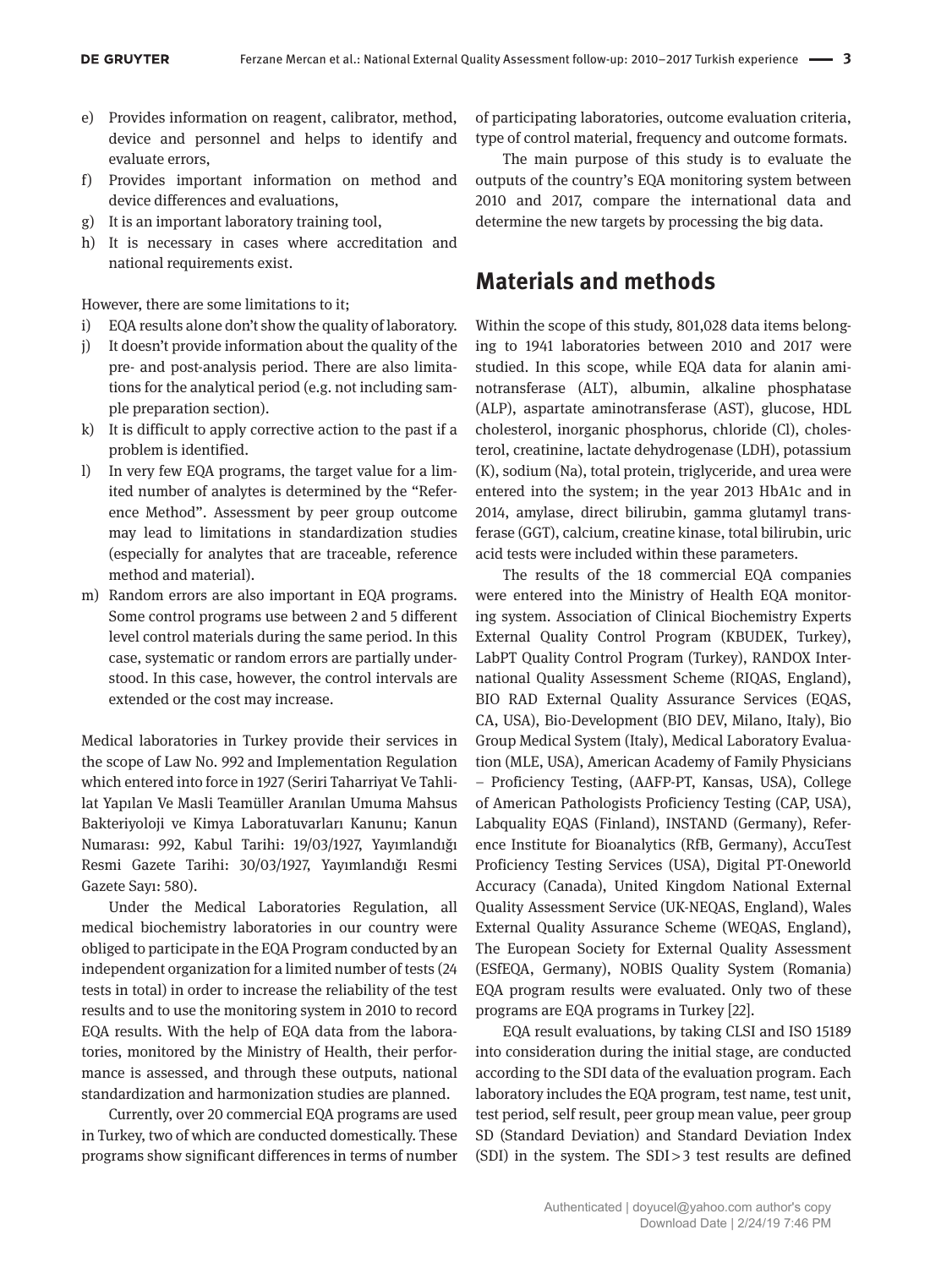|                        |             | 2014   |             | 2015   |             | 2016   |             | 2017   | <b>Alteration</b> |
|------------------------|-------------|--------|-------------|--------|-------------|--------|-------------|--------|-------------------|
|                        | Mean $(\%)$ | SD (%) | Mean $(\%)$ | SD (%) | Mean $(\%)$ | SD (%) | Mean $(\%)$ | SD (%) | $(\%)$            |
| Albumin                | 0.1         | 5.4    | 0.1         | 4.5    | 0.1         | 4.5    | $-0.1$      | 4.1    | 24.1a             |
| <b>ALP</b>             | $-0.9$      | 9.5    | $-0.4$      | 8.5    | $-0.7$      | 8.5    | $-0.6$      | 8.3    | 12.6 <sup>a</sup> |
| ALT                    | $-0.3$      | 7.2    | $-0.4$      | 6.9    | $-0.3$      | 6.4    | $-0.2$      | 5.9    | 18.1 <sup>a</sup> |
| Amylase                |             |        | $-0.1$      | 7.3    | $-0.1$      | 6.2    | $-0.1$      | 5.7    | 21.9 <sup>a</sup> |
| AST                    | $-0.4$      | 6.8    | $-0.5$      | 6.3    | $-0.6$      | 5.9    | $-0.5$      | 5.5    | 19.1 <sup>a</sup> |
| CI.                    | 0.1         | 4.2    | 0.1         | 3.7    | 0.1         | 3.7    | 0.1         | 2.9    | 31.0 <sup>a</sup> |
| Bilirubin, direct      |             |        | 0.5         | 7.3    | 0.4         | 8.4    | 0.1         | 8.2    | $-12.3a$          |
| GGT                    |             |        | $-1.8$      | 6.9    | $-0.1$      | 7.0    | $-0.2$      | 6.8    | 1.4               |
| Glucose                | $-0.1$      | 5.7    | $-0.2$      | 4.7    | $-0.2$      | 4.2    | $-0.3$      | 3.8    | 33.3a             |
| HbA1c                  | $-0.2$      | 6.5    | $-0.3$      | 5.6    | 0.0         | 6.3    | 0.4         | 6.0    | 7.7               |
| <b>HDL</b> cholesterol | $-0.4$      | 9.6    | 0.2         | 8.5    | $-0.3$      | 8.9    | $-0.1$      | 8.3    | $13.5^a$          |
| К                      | 0.0         | 4.4    | 0.0         | 3.9    | 0.1         | 3.5    | 0.0         | 3.2    | 27.3 <sup>a</sup> |
| Calcium                |             |        | $-0.2$      | 4.0    | 0.0         | 3.9    | $-0.1$      | 3.4    | 15.0 <sup>a</sup> |
| Cholesterol            | $-0.1$      | 5.0    | $-0.2$      | 4.4    | $-0.1$      | 4.5    | $-0.2$      | 4.0    | 20.0 <sup>a</sup> |
| Creatin kinase         |             |        | 0.3         | 6.4    | $-0.4$      | 6.4    | $-0.4$      | 6.1    | 4.7               |
| Creatinine             | $-0.1$      | 8.0    | $-0.1$      | 6.7    | $-0.2$      | 6.7    | $-0.3$      | 6.1    | 23.8a             |
| LDH                    | $-0.2$      | 7.7    | 0.1         | 7.0    | $-0.2$      | 7.1    | $-0.6$      | 6.5    | 15.6 <sup>a</sup> |
| Na                     | 0.2         | 3.2    | 0.1         | 2.8    | 0.1         | 2.7    | 0.1         | 2.4    | 25.0 <sup>a</sup> |
| P                      |             |        | $-0.6$      | 6.0    | $-0.3$      | 4.9    | $-0.5$      | 4.7    | 21.7 <sup>a</sup> |
| Bilirubin, total       |             |        | 0.4         | 7.3    | 0.0         | 7.4    | $-0.1$      | 7.3    | 0.0               |
| Total protein          | 0.1         | 5.2    | 0.1         | 4.3    | 0.1         | 4.2    | $-0.1$      | 3.7    | 28.8 <sup>a</sup> |
| Triglyceride           | $-0.5$      | 6.3    | $-0.4$      | 5.7    | $-0.3$      | 5.4    | $-0.5$      | 5.1    | 19.0 <sup>a</sup> |
| Urea                   | $-0.2$      | 6.1    | $-0.2$      | 5.5    | 0.1         | 5.1    | 0.1         | 4.9    | 19.7 <sup>a</sup> |
| Uric acid              |             |        | $-0.5$      | 4.9    | $-0.3$      | 4.9    | 0.0         | 4.5    | 8.2               |
|                        |             |        |             |        |             |        |             |        | 15.7              |

**Table 1:** Distribution data and change rates for the tests in EQA program.

a Changes with a difference of 10% between the start and end year of the program are marked.

as unsatisfactory and it was requested that these results be evaluated and recorded for nonconformities, in SDI calculation;

"SDI = Laboratory result – Peer group target value/ peer group standard deviation" formula is used. Some EQA programs use the values of the total group instead of the peer group.

The coefficient of variation (CV%) is calculated as follows CV%:  $100 \times (standard deviation)/(expected value)$ .

Excel and STATISTICA 12 packaged programs were used for the statistical evaluation. The first evaluations are carried out by using descriptive statistics (mean, SD and 95% CI). ANOVA test was used for the group comparisons and Bonferroni correction was performed. The significance value of p was set at 0.01. As a result of the big data size for the sake of SD changes, more than 10% change rate was considered clinically significant (Table 1).

## **Results and discussion**

Between 2010 and 2017, a total of 801,028 data entrance was conducted for 24 separate tests, then unsatisfactory performance was detected on 27,074 samples (3.5%) (Table 2).

Depending on the years, the number of participating medical laboratories and the number of tests have increased. While 10 tests and 48,278 outcomes were evaluated in 2010, 172,446 outcomes were evaluated for a total of 24 tests in 2017. When the total nonconformity ratios are examined, it has been found that the nonconformity ratios decrease with time. According to the initial year of nonconformity rates, the figure was 47.4% in 2016 but decreased to 41% (p < 0.001, Figure 1) in 2017, respectively. When we compare these ratios with literature data, it is observed to be high [23–25]. Literature data are generally <1%. However, it should not be forgotten that these evaluations are based on our three SDI and others are evaluated using total error.

Within the frame of Republic of Turkey Ministry of Health EQA study, there are 18 different EQA programs. These programs differ from each other in terms of sample type, assessment algorithms, number of participants and features. In Table 3, you will see the nonconformity rates according to five EQA programs, which include the highest number of participants. According to the programs, it is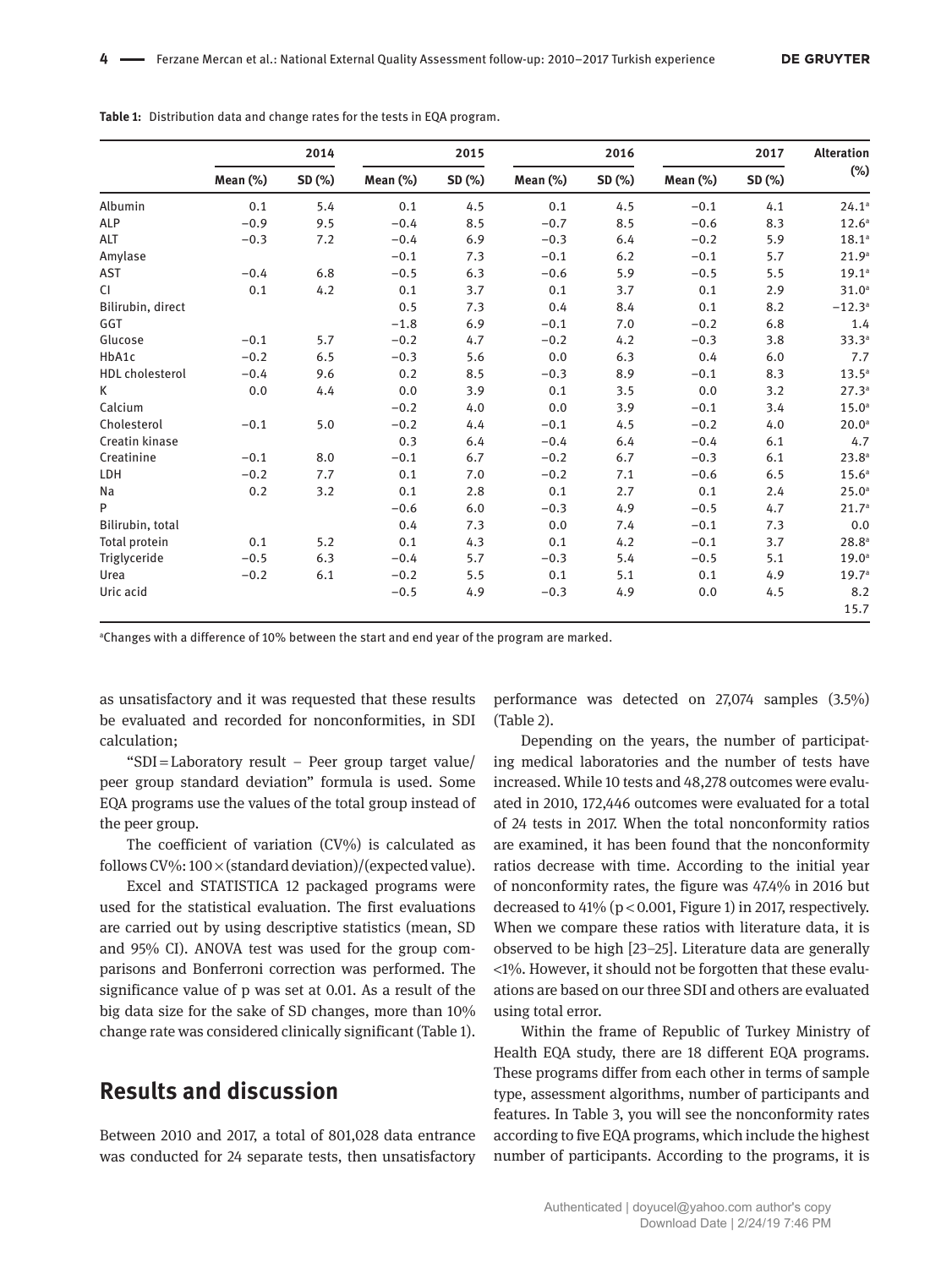|                    |            | 2010 |            | 2011         |      | 2012                          |                 | 2013               |                                                     | 2014                       |                        | 2015                         |                                                                                        | 2016                                                                                   |     | 2017  |   |        | Total            |
|--------------------|------------|------|------------|--------------|------|-------------------------------|-----------------|--------------------|-----------------------------------------------------|----------------------------|------------------------|------------------------------|----------------------------------------------------------------------------------------|----------------------------------------------------------------------------------------|-----|-------|---|--------|------------------|
|                    | Ξ          | ಸ್   | Ξ          | ಸಿ           | Ξ    | ಸಿ                            | Ξ               | ಸಿ                 | =                                                   | ಸಿ                         | $\equiv$               | ళ                            | Ξ                                                                                      | ళ                                                                                      | Ξ   | శ     | Ξ | Sample |                  |
| ЦA                 | 138        |      | 221        | 4.9          | 150  | 3.8                           |                 |                    |                                                     |                            |                        |                              | 269                                                                                    |                                                                                        | 281 | <br>პ |   |        |                  |
| Albumin            | 137        | 4.2  | 160        |              | 118  |                               |                 | 0.00<br>5.00       | 351<br>189<br>342                                   | $4.56$<br>$4.56$           | 334<br>187<br>263      |                              |                                                                                        |                                                                                        |     |       |   |        |                  |
| <b>ALP</b>         | 142        | 4.5  | 236        | $3.7$<br>5.5 | 200  | $\frac{1}{2}$ . $\frac{1}{2}$ |                 |                    |                                                     |                            |                        |                              |                                                                                        |                                                                                        |     |       |   |        |                  |
| Amylase            |            |      |            |              |      |                               |                 |                    |                                                     |                            |                        |                              | 17088821<br>17088921                                                                   |                                                                                        |     |       |   |        |                  |
| AST                | 163        | 4.9  | 197        | 4.3          | 201  | 5.0                           | 74              | 4.7                | 302                                                 | 3.8                        | 295                    |                              |                                                                                        | $\frac{2}{3}$ .5                                                                       |     |       |   |        |                  |
| Bilirubin, direct  |            |      |            |              |      |                               |                 |                    |                                                     |                            |                        | $\frac{4}{3}$                |                                                                                        | $\frac{9}{2}$                                                                          |     |       |   |        |                  |
| Bilirubin, total   |            |      |            |              |      |                               |                 |                    |                                                     |                            |                        |                              |                                                                                        | $\frac{9}{11}$                                                                         |     |       |   |        |                  |
| Calcium            |            |      |            |              |      |                               |                 |                    |                                                     |                            |                        | 0.3<br>2.3                   |                                                                                        | $\frac{8}{1}$                                                                          |     |       |   |        |                  |
| Cholesterol, total | 141        | 4.3  | 211        | 4.8          | 173  |                               | $\mathcal{S}$   |                    |                                                     |                            |                        |                              |                                                                                        |                                                                                        |     |       |   |        |                  |
|                    | 138        | 4.6  | 174        | 4.2          | 134  | 4.7<br>4.7                    | 59              | 4.1                | 325<br>223                                          | $4.\overline{1}$           |                        |                              |                                                                                        |                                                                                        |     |       |   |        |                  |
| Creatin kinase     |            |      |            |              |      |                               |                 |                    |                                                     |                            |                        |                              |                                                                                        |                                                                                        |     |       |   |        |                  |
| Creatinine         | 141        | 4.2  | 131        | 2.9          | 173  | 4.3                           | 52              | $\ddot{3}$         | 192                                                 | 2.4                        |                        |                              |                                                                                        |                                                                                        |     |       |   |        |                  |
| GGT                |            |      |            |              |      |                               |                 |                    |                                                     |                            |                        |                              |                                                                                        |                                                                                        |     |       |   |        |                  |
| Glucose            | 147        | 4.2  | 238        | 5.0          | 176  | 4.3                           | 29              | 3.9                |                                                     |                            |                        |                              |                                                                                        |                                                                                        |     |       |   |        |                  |
| HbA1c              |            |      |            |              |      |                               |                 |                    | 8<br>8<br>8<br>8<br>8<br>8<br>8<br>8<br>8<br>8<br>8 | 4 w w w 4 4<br>4 w w w 4 4 |                        | voownoonan<br>voownoonan     |                                                                                        |                                                                                        |     |       |   |        |                  |
| HDL Cholesterol    |            | 4.1  | 185        | 4.3          | 139  |                               |                 |                    |                                                     |                            |                        |                              |                                                                                        |                                                                                        |     |       |   |        |                  |
|                    | 132<br>179 | 5.8  | 202        | 4.7          | 145  | 7. 9. 4. 7.<br>7. 9. 4. 7.    | 67              | $2.501$<br>$4.501$ |                                                     |                            |                        |                              |                                                                                        |                                                                                        |     |       |   |        |                  |
| 百                  | 160        | 5.5  | 176<br>181 | 4.5          | 195  |                               |                 |                    |                                                     |                            |                        |                              |                                                                                        |                                                                                        |     |       |   |        |                  |
| Na                 | 177        | 5.8  |            | 4.2          | 138  |                               |                 |                    |                                                     |                            |                        |                              |                                                                                        |                                                                                        |     |       |   |        |                  |
| $\Omega$           |            |      |            |              |      |                               |                 |                    |                                                     |                            |                        | 5.2 3 5 5 7.7<br>5.2 3 6 7.7 |                                                                                        |                                                                                        |     |       |   |        |                  |
| Total protein      | 156        | 4.9  |            | 4.8          | 161  |                               | 42              |                    |                                                     |                            |                        |                              |                                                                                        |                                                                                        |     |       |   |        |                  |
| Triglyceride       | 155        | 4.7  | 210<br>168 | 3.9          | 189  | $7.9$ $1.5$                   | <b>PO</b><br>57 | $2.56$<br>$4.56$   | 197<br>325<br>351                                   | $7.5$<br>4.5               |                        |                              |                                                                                        |                                                                                        |     |       |   |        |                  |
| Urea               | 188        | 5.6  | 276        | 6.2          | 245  |                               |                 |                    |                                                     |                            |                        |                              |                                                                                        |                                                                                        |     |       |   |        |                  |
| Uric acid          |            |      |            |              |      |                               |                 |                    |                                                     |                            | $204$<br>$282$<br>$18$ |                              | 4 1 2 2 4 4 4 4 5 6 7 1 7 1 7 1 8 8 7 4 7<br>4 1 2 2 4 4 4 7 4 6 9 1 1 1 1 2 8 8 8 4 4 | e 4 1 2 2 3 4 5 6 7 6 7 7 8 70 70 70 70 70 70 70<br>2 5 7 8 70 70 71 72 73 74 75 76 77 |     |       |   |        | wwww.qw.qww.d.qu |
| Total              | 2294       | 4.8  | 2966       | 4.5          | 2537 | 4.4                           | 960             | 4.2                | 4447                                                | 3.9                        | 1263                   |                              |                                                                                        |                                                                                        |     |       |   |        |                  |

Table 2: The unsatisfactory performance and ratio by years, under the EQA program. **Table 2:** The unsatisfactory performance and ratio by years, under the EQA program.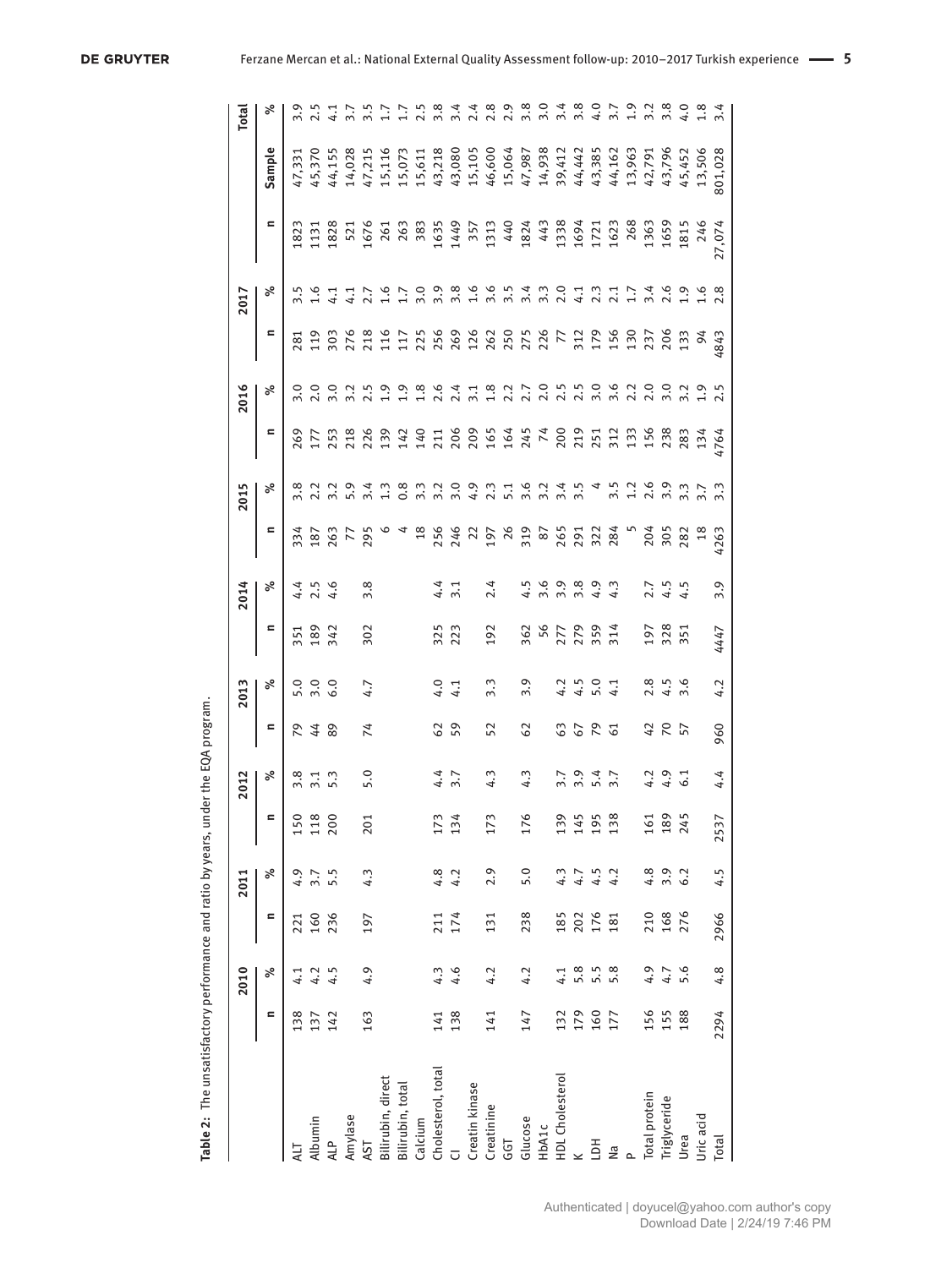

**Figure 1:** Unsatisfactory performance by years during EQA process (top) and error reduction rates (bottom).

observed that both the nonconformity ratios and the distributions of CV% values of the programs are significantly different. Particularly in the EQA programs with high distribution, the nonconformity ratios are low as expected (Program 1 and 5). This might be due to various reasons. However, that these two programs have wide dispersions (5.8% and 9.6%, respectively) is important. Since the EQA makes evaluations according to the SDI data, it is an important finding that the nonconformity ratios are low in EQA programs. In EQA programs evaluated by RILIBAK and CLIA, total error is used for assessments. With the help of an additional assessment to be conducted through the national total error limits, in addition to the SDI assessments, Turkey will minimize this difference. Besides, at least for certain analytes, a total error limit based on biological variation data might be used [26].

Within the framework of the EQA monitoring system, the reasons for unconformity between the years 2015 and 2017 have begun to be determined. The data for the causes of samples that are inappropriate according to the results of EQA application are presented in Table 4.

As can be seen here, a significant part of the reasons for unconformity are observed as the inability to identify the problem with data entry errors. However, users

**Table 3:** The distribution of unconformity ratios (95% CI) and program CV% values for the five most frequently used programs over the years.

|           |                     |                     |                     | Unconformity ratio % (95% CI) | SD of coefficient of |  |
|-----------|---------------------|---------------------|---------------------|-------------------------------|----------------------|--|
|           | 2014                | 2015                | 2016                | 2017                          | variation % (95% CI) |  |
| Program 1 | $2.66(2.49 - 2.83)$ | $2.41(2.26 - 2.56)$ | $1.89(1.78 - 2.00)$ | $2.11(1.98 - 2.23)$           | $5.7(5.61 - 5.79)$   |  |
| Program 2 | $4.59(4.35 - 4.83)$ | $2.99(2.82 - 3.16)$ | $2.44(2.31-2.58)$   | $4.15(3.93 - 4.36)$           | $5.1(5.01 - 5.19)$   |  |
| Program 3 | $4.69(4.40 - 4.99)$ | $4.29(4.01 - 4.56)$ | $3.04(2.85 - 3.24)$ | $2.64(2.47-2.81)$             | $4.8(4.68 - 4.91)$   |  |
| Program 4 | $4.52(4.16 - 4.88)$ | $2.73(2.44 - 3.03)$ | $2.93(2.68 - 3.18)$ | $2.55(2.32 - 2.77)$           | $4.8(4.65 - 4.95)$   |  |
| Program 5 | $2.15(1.79-2.52)$   | $2.17(1.82 - 2.53)$ | $1.88(1.63 - 2.13)$ | $1.56(1.36 - 1.75)$           | $9.6(9.32 - 9.87)$   |  |
| Diğerleri | $4.54(4.18 - 4.90)$ | $6.14(5.72 - 6.55)$ | $3.53(3.30-3.77)$   | $2.35(2.19-2.50)$             | $7.7(7.56 - 7.91)$   |  |

**Table 4:** Distribution of reasons for unconformity by years.

| The reason for unconformity                                                                                                             |      | 2015 (%) 2016 (%) 2017 (%) |      |
|-----------------------------------------------------------------------------------------------------------------------------------------|------|----------------------------|------|
| Data entry errors (target or own results of the laboratory values)                                                                      | 22.2 | 18.04                      | 8.27 |
| Erroneous definition of methods                                                                                                         | 1.7  | 0.97                       | 2.22 |
| Erroneous definition of units                                                                                                           | 0.2  | 0.69                       | 1.06 |
| Erroneous preparation of samples (especially dilution)                                                                                  | 5    | 6.37                       | 11.4 |
| EQA sample problems (inappropriate transfer or storage conditions)                                                                      | 2.7  | 0.97                       | 0.15 |
| Technical errors (probe, lamp, electrode, etc.)                                                                                         | 7.9  | 4.58                       | 3.76 |
| Error concerning the reagent (past expiry date, waited too long on the device, insufficient collection by<br>probe due to small amount) | 4.6  | 4.09                       | 3.07 |
| Problems concerning the deionised water system                                                                                          | 1.8  | 1.02                       | 1.61 |
| No problem detected. Patient and IQC practices checked and found to be conformant. Subsequently control                                 | 44.9 | 53.8                       | 59.5 |
| observed to be conformant                                                                                                               |      |                            |      |
| Other reasons                                                                                                                           | 9.0  | 9.47                       | 8.96 |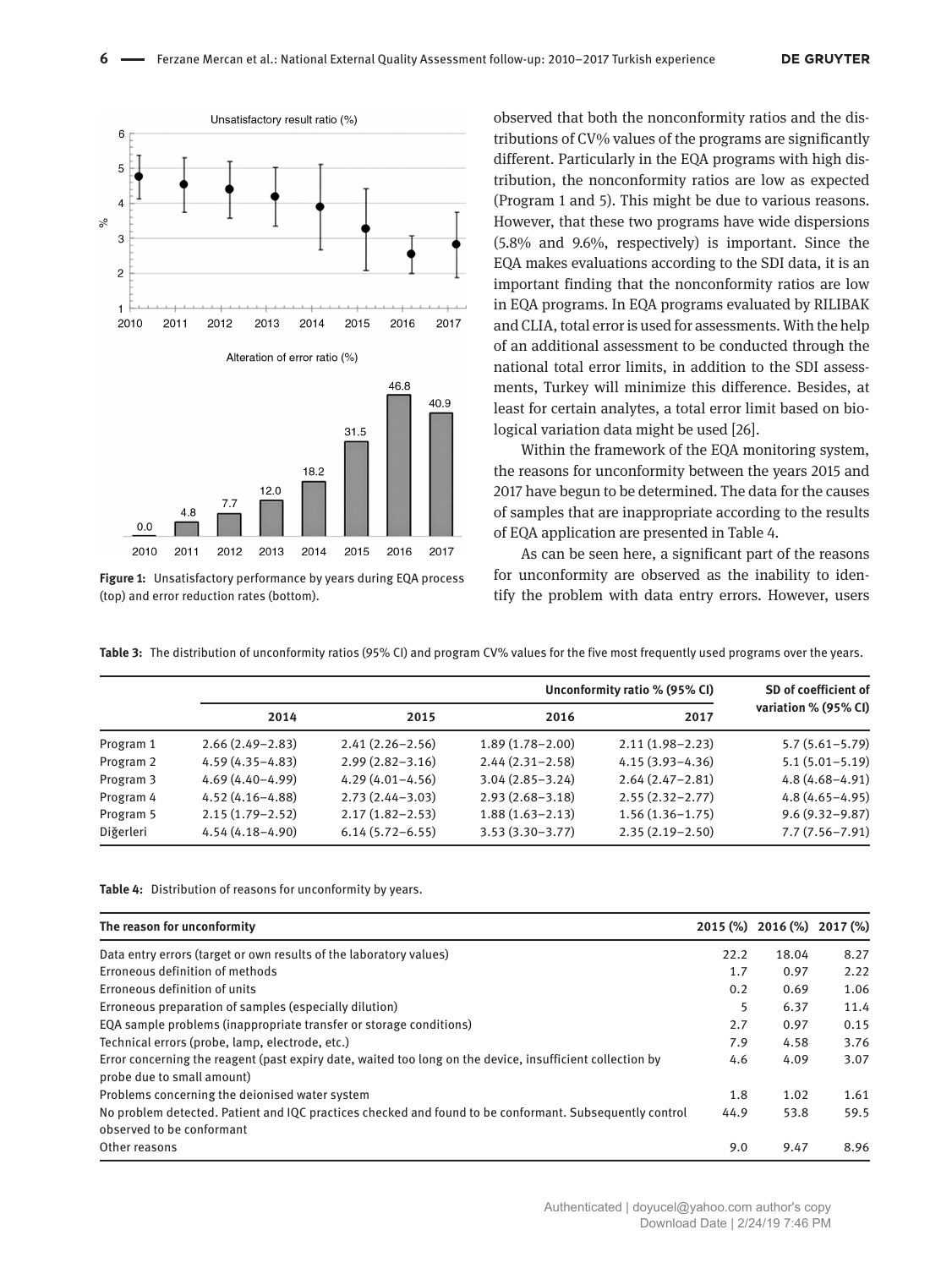state that these conditions do not reflect on patient outcomes.

In general, it is quite difficult to create a retrospective action plan in EQA programs. This is a major problem in all programs. However, the "inability to identify the problem" in our country is higher than international data. In the literature, it is observed that the main problems in EQA studies are dilution problems, device coding errors, device errors and calibration problems. The result rate of unidentified EQA is 19–24% [23–25, 27]. The reason for this high rate may be the inability to carry out the cause and effect relation on the persons participating in the program. This situation should be considered as an important outcome.

Another important problem is data entries for cause and effect relation that are not recorded into the system by the laboratories. Generally, it has been determined that about 40% of the participants do not record "causes of unconformity" into the system. This is one of the most important outputs of the study. Therefore, efforts have been initiated to make it obligatory to record causes of unconformity into the system.

Although the collection of data began in 2010, the evaluation of system data has been improved between 2014 and 2017, depending on the software updates made over the years in the EQA monitoring system. The distribution data obtained for each of these years is presented in Table 1.

In particular, it has been determined that the range of distribution between programs is decreasing each year and the results are closer to each other. Only GGT, direct and total bilirubin values were not decreased, but all other tests showed a significant decrease. On average, a decrease of 15.7% was detected. This improvement is presented in detail in the literature [28].

# **Study outputs**

- EQA monitoring system organized by the Republic of Turkey Ministry of Health has made a contribution to increasing the awareness regarding analytical period in laboratories. It is identified that there has been a decrease in discordance and variations regarding analytical period. It was evaluated that it would be appropriate to continue the study by expanding it.
- Having too many different programs may cause problems in evaluating.
- Problems have been detected by evaluating the discordances with SDI. It has been evaluated that adding the total error and evaluation to the system will contribute to harmonization. The EQA participant results

should be evaluated against agreed limits. These limits have been agreed by either professional organizations, authorities or suggested by the EQA organizers [29]. In addition, the total of the allowable error and precision values were determined for 16 test in Turkey [30].

– Inadequacies have been identified in assessing EQA discordances and in forming preventive activities. It has been decided to plan training activities related to the subject.

# **Limitations of study**

- Analytical systems, control materials and EQA programs frequently change because of the frequent repetition of procurement processes in our country (1– 3 years). For this reason, the study was not performed as an in-vitro evaluation.
- For similar reasons, the lot numbers of the control materials change very frequently, which is a factor that increases the variability.
- In 2013, limited amount of data was reached due to the software change.
- It is important that almost half of the discordances consist of random errors that are undeterminable. This problem was mainly attributed to the high SDI values of some of the programs due to the low SD values and it was considered acceptable. It has been evaluated that in the following years this ratio can be reduced because total error will be used as well.
- There is significant heterogeneity among the EQA programs. There are differences in the form of evaluation (formulations, target values, peer groups, participant numbers etc.), cycle intervals (between 2 weeks and 4 months), transfer types, material type differences (liquid and lyophilized), commutability. These factors might increase the variations. However, evaluation has made important contributions in this form.
- No information, reasoning or justification was provided for almost 40% of the cases where the laboratory results were discordant with EQC expectations. The necessary training programs have been started. Assessment studies will continue.

**Acknowledgment:** We would like to express our deepest gratitude to our colleagues in numerous clinical laboratories for their contribution empowering this nationwide harmonisation study.

**Conflict of interest statement:** The authors declare no conflict of interest.